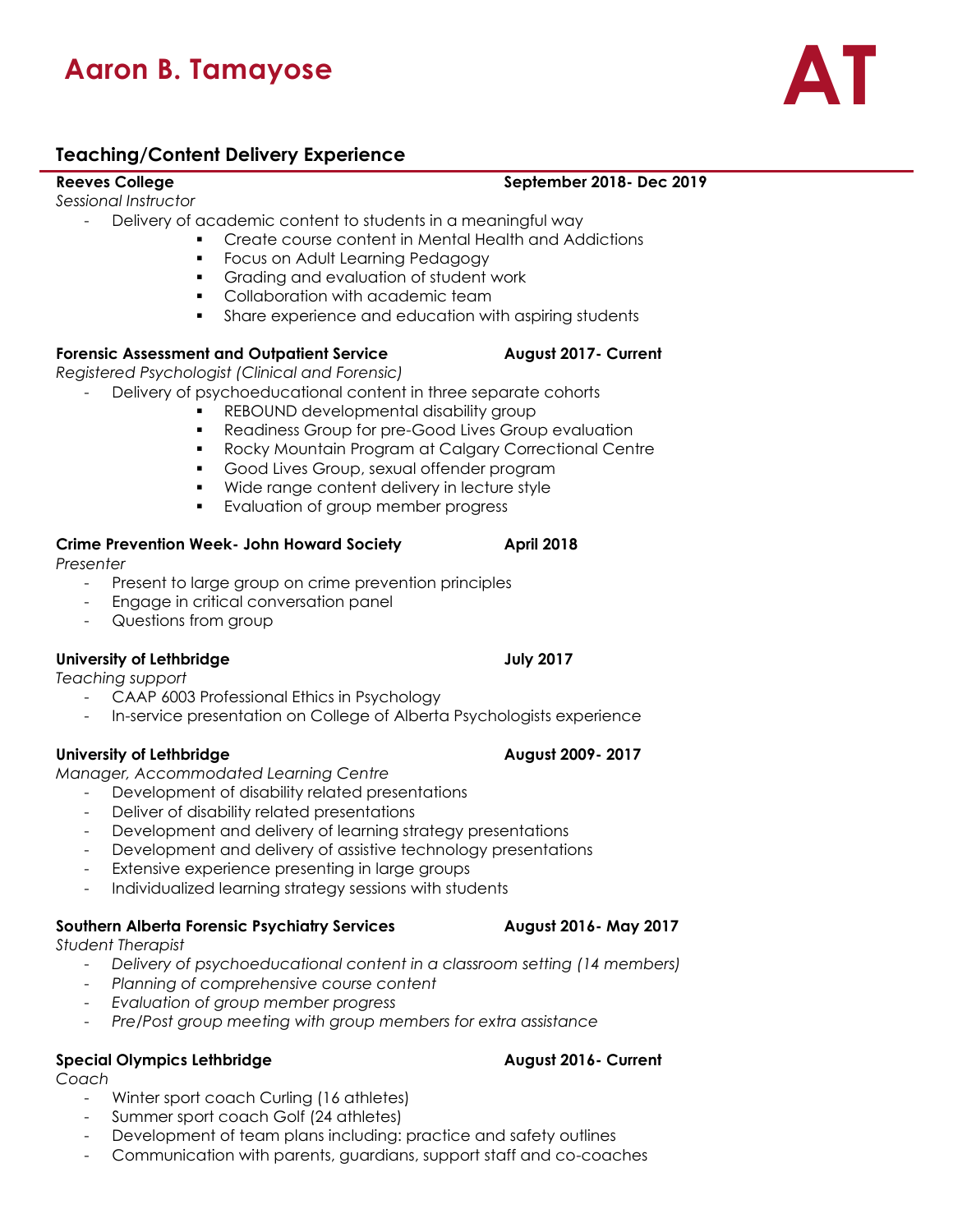*Acting Learning Strategist* Academic counselling services to students

- Evaluation of player development
- Individual player development coaching
- Participant in organizational meetings and training

# **Clinical/Counselling Experience**

# **Rising Sun Psychological Services/Amundson and Associates July 2019- Current**

*Psychologist* 

- Delivery of psychotherapy to clients 16 and older
- A special focus on First Responder mental health and PTSD mitigation
- Delivery of psychological assessment using formal and informal tools
- Delivery of psychoeducational content
- Proficient record keeping

# **AHS- Forensic Assessment and Outpatient Services August 2017- Current**

*Registered Psychologist (Clinical and Forensic)*

- Delivery of psychoeducational lessons at Calgary Correctional Centre
- Delivery of psychological assessment to offenders using formal and informal testing tools
- Delivery of psychological treatment to individual offenders
- Delivery of psychological tests to criminal offenders
- Delivery of applied psychological group content to developmentally disabled criminal, offenders
- Development of psychological reports related to cognitive and academic ability, personality and risk.
- Group treatment facilitation for males that offended sexually
- Intake interview and report writing based on FAOS standards
- Case-consultation and collaboration with multiple stakeholders in the Calgary region
- Participation in FAOS meetings and consultations in-person or AHS telehealth
- Assist clients in transition from prison to community setting
- Work as part of a multi-disciplinary team

# **AHS- Southern Alberta Forensic Psychiatry Services August 2016- May 2017**

*Student Therapist*

- Psychological treatment of 28 individual clients
- Formal assessment experience with WRAT, WAIS, MMPI, MCMI, Static 99, ABEL
- Group treatment facilitation for males that offended sexually
- Intake and discharge based on FAOS-CGT standards
- Case-consultation and collaboration with multiple stakeholders including Community Corrections
- Participation in FAOS meetings and consultations in-person or AHS telehealth
- Familiarity with provincial and federal legal system and criminal code
- Enhancement of community connection with visits to treatment centers and correctional facilities

**University of Lethbridge January 2012- June 2013**

Assist clients in transition from prison to community setting

# **University of Lethbridge August 2013- July 2017**

*Harassment and Discrimination Consultant/ Committee Chair*

- Confidential peer-counsellor to employees in conflict or distress
- Conflict mediation between colleagues
- Education and promotion of protocols and anti-abuse programming
- Investigation of cases of abuse, discrimination or harassment
- Utilizing interpersonal competencies to engage, assess and respond
- Support and advocacy for employees in conflict or distress
- Referral to appropriate services or departments
- Assist in navigating formal complaint processes

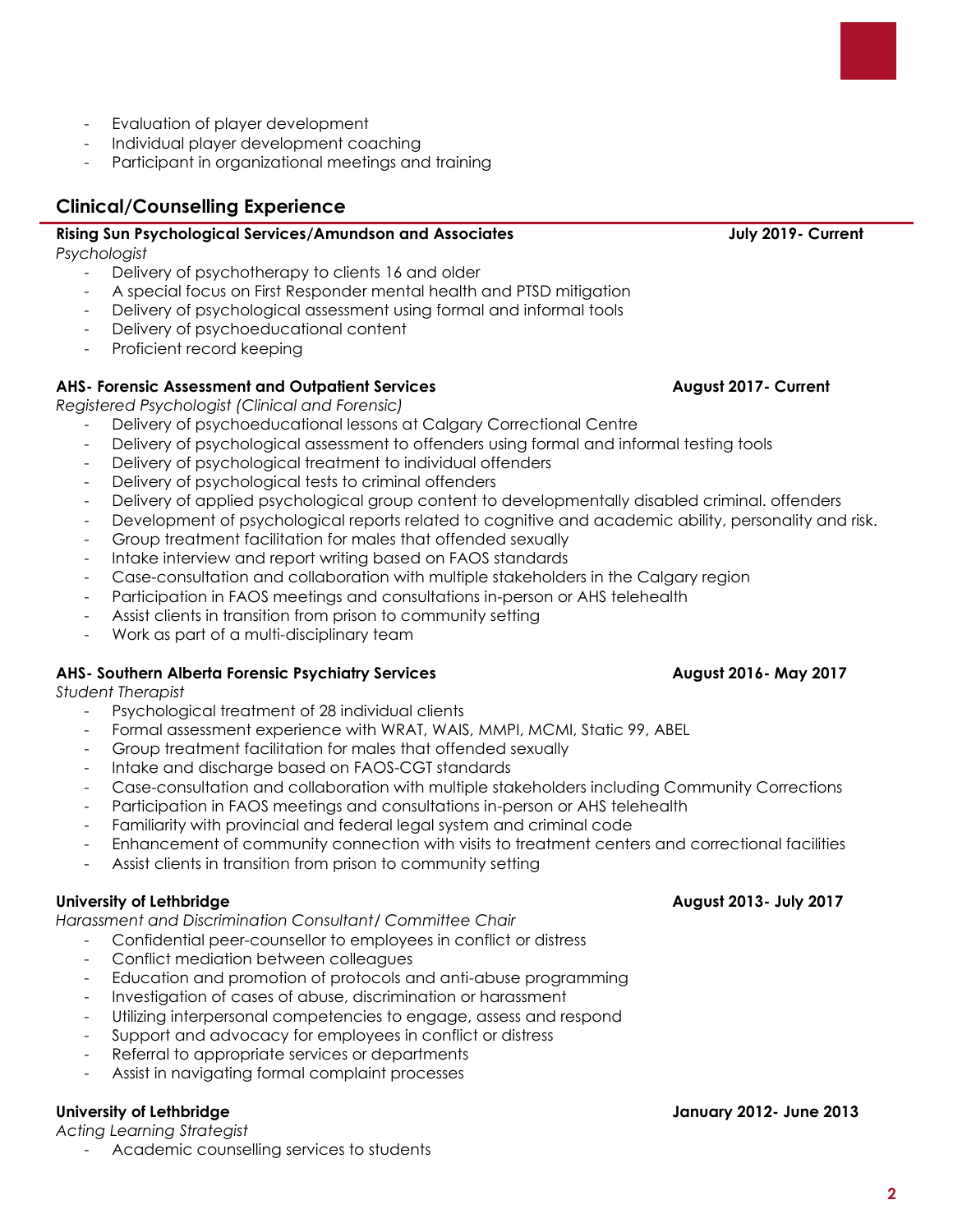- Training and supervision of student support staff - Negotiation of alternative format rights with domestic and international publishers
	- Conflict resolution and mediation between providers and students

### - Individual student learning consultations

- Provision of academic screenings to assess needs
- Development of personalized learning plans
- Monitoring of progress and follow-through

# **Southern Alberta Community Living Association October 2010- March 2014**

*Roommate Companion*

- Roommate companion to individual diagnosed with FASD and Bi-Polar disorder
- Ongoing mentorship and interpersonal counselling for risk-management and life choices
- Utilization of Non-Violent Crisis Interventions for conflict management
- Program plan development and outcome monitoring
- Medication storage and monitoring
- Support in accessing community services (AISH, PDD, OPG)
- Collaboration with support stakeholders for case management

# **Quest Mental Health Outreach Program February 2008- May 2009**

*Outreach Worker*

- Counselling and mentorship for individuals with severe mental health diagnoses
- Assist clients develop goals and outcome framework for monitoring
- Assist in the navigation of government systems such as PDD and AISH
- Support clients in attending court, probation, Legal Aid, and Mental Health Diversion
- Ensure street entrenched clients are provided with access to safe living opportunities
- Work with community agencies for treatment referral, health care, and employment support
- Assist clients in transitioning from prison to community setting

# **Professional Experience**

# **University of Lethbridge December 2015- June 2017**

*Manager, Accommodated Learning Centre*

- Management of five full-time and one-hundred and fifty contract staff
- Budget management of over \$3,000,000.00
- Development and maintenance of operational standards
- Utilization of interpersonal skills to inspire employee success
- Demonstration of professional mediation and negotiation skills
- Engage in employee performance reviews and progress monitoring
- Contribute to Student Services operational development plan
- Participation in provincial association for post-secondary disability providers
- Collaboration with multiple stakeholders on ALC business
- Negotiation with provincial ministry on funding and policy issues
- Employee recruitment, screening, interviewing, selection and training
- Demonstration of respect and care for all teammates

*Specialized Support Coordinator, Accommodated Learning Centre*

- Student intake interviewer/ Psychoeducational assessment reviewer
- Strength-based learning plan development
- Monitoring of student progress and program outcomes
- Budget monitoring of \$240,000.00
- Utilization of self-report questionnaires to screen suspected disabilities
- Referral and collaboration with local psychologists for assessment services
- Provincial grant acquisition for disability and mental health services
- Coordination of student support services

## **University of Lethbridge July 2012- November 2015**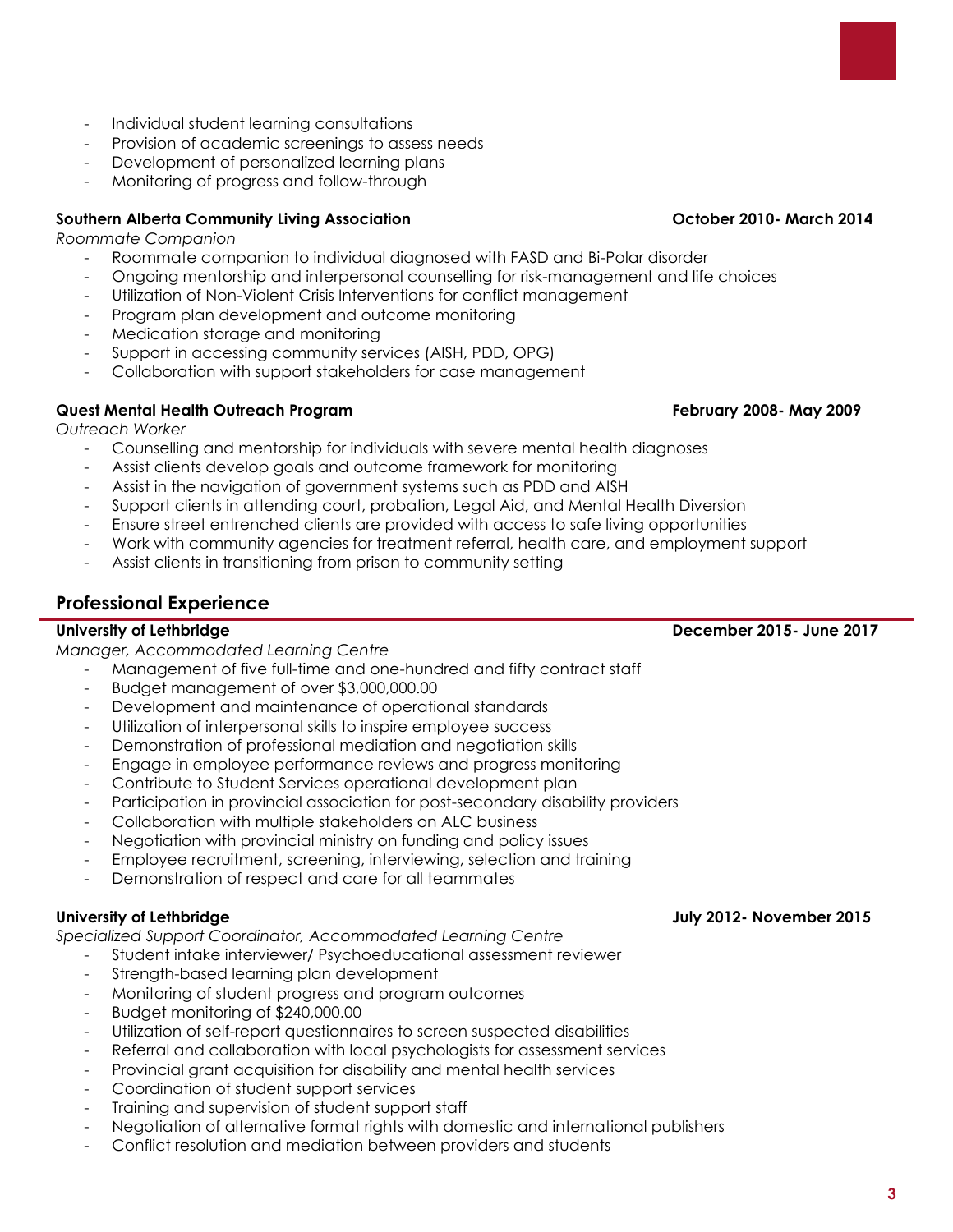**4**

- LSAT administrator for Southern Alberta region

# **University of Lethbridge July 2009- June 2012**

Exam Coordinator, Accommodated Learning Centre

- Coordination of disability exam services with over 3000 exams per year
- Supervision of exam invigilation team
- Collaboration with faculty, staff and students
- Provision of disability learning strategies to registered students
- Utilization of system databases for exam administration
- Technical management and maintenance of student databases
- Statistical record keeping for government audit purposes
- Participation in collaborative team environment

*Disability Support Worker*

- Provision of disability support based on individual program plans
- Support clients in the development of life skills for community inclusion
- Counselling and mentorship for client wellness
- Utilization of interpersonal and crisis management skills
- Effective record keeping for government audits
- Support clients in developing self-awareness, autonomy and self-advocacy
- Collaboration with community partners for increased success

### **Education**

| Master of Counselling, Applied Psychology | 2017 | University of Lethbridge |
|-------------------------------------------|------|--------------------------|
| Graduate Certificate, Disability Learning | 2013 | Cambrian College         |
| Bachelor of Arts, Psychology              | 2009 | University of Lethbridge |

## **Supervised Research**

| Neurobiology of Trauma                                | 2017 | Dr. Dawn McBride                       |
|-------------------------------------------------------|------|----------------------------------------|
| Social Psychology of Deviant Behaviour                | 2017 | Dr. Dawn McBride                       |
| Understanding Disabilities in a Postsecondary Setting | 2017 | Dr. Dawn McBride/ Dr. Lynn Davis       |
| Why Student Accommodation is Important                | 2016 | Dr. Mary Runte                         |
| <b>Specialized Learning Concepts</b>                  | 2016 | Cayla Clemens/ Phil Jones, R.Psych     |
| <b>Understanding Mental Health</b>                    | 2009 | Patrick McFarland/Dr. Margaret Forgie  |
| Practical Methods in Mental Health Care               | 2008 | Phil Jones, R.Psych                    |
| <b>Dynamics of Disability Care</b>                    | 2008 | Patrick McFarland/ Phil Jones, R.Psych |
|                                                       |      |                                        |
| <b>Awards</b>                                         |      |                                        |
| President's Award for Service Excellence              | 2016 | \$2000                                 |
| Dr. Gary McPherson Disability Leadership Award        | 2016 | \$1500                                 |
| Dr. Gary McPherson Disability Leadership Award        | 2015 | \$1500                                 |
| Queen Elizabeth II Graduate Award                     | 2014 | \$3352                                 |
| Federal Study Tour Grant- Japan                       | 2009 | \$10,000                               |

## **Professional Development**

Evolution of Psychotherapy The Milton H. Erickson Foundation CBT and DBT Clinical Skills Conference Jack Hirose and Associates Tapping-IN EMDR Seminar **Dr. Dawn McBride** Crucial Conversations Certification Training Vital Smarts Psychology in the Workplace Seminar Colorado State University Mental Health First Aid Mental Health Commission of Canada

### **Quest Support Services Inc. February 2005- February 2015**